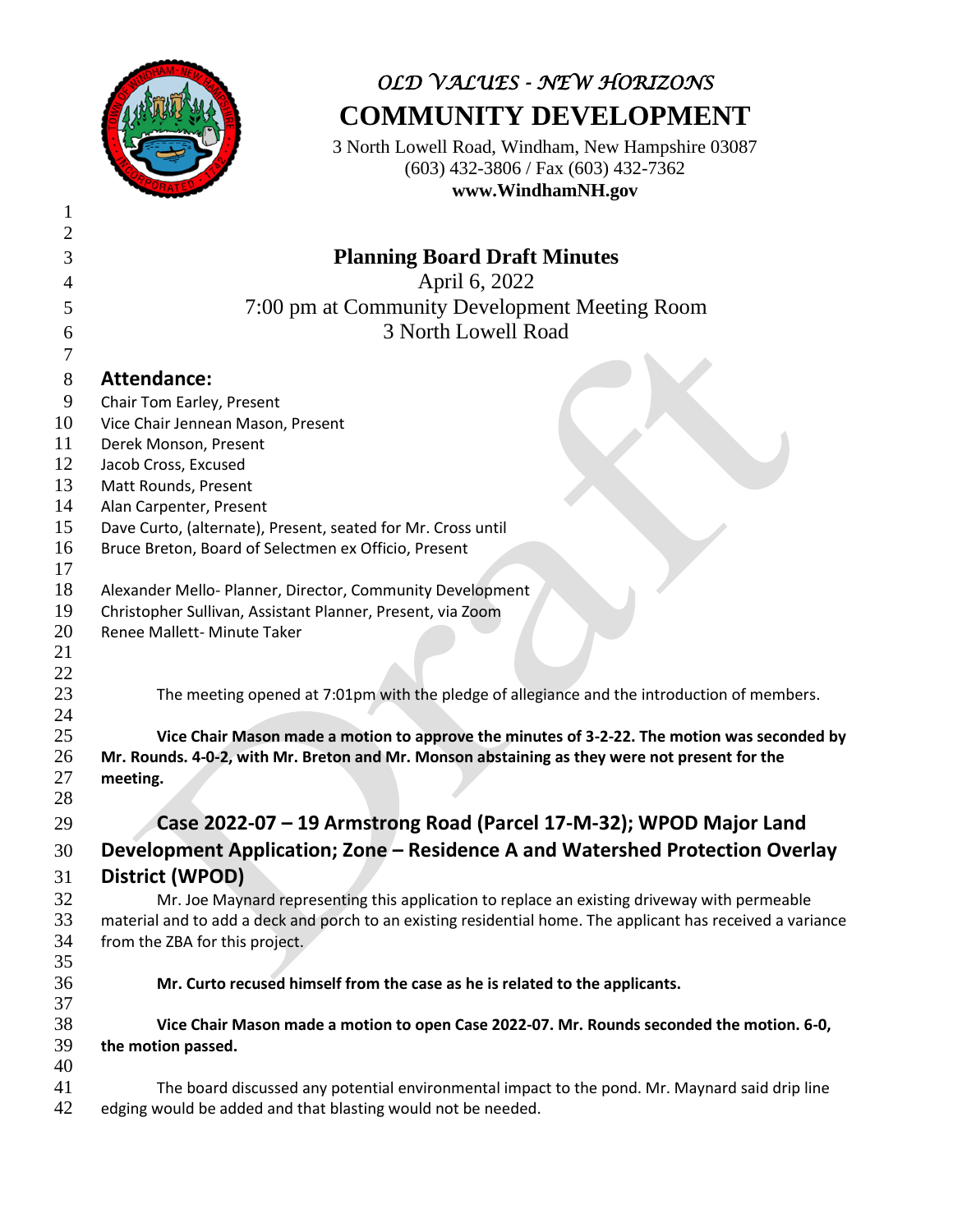**Mr. Monson made a motion to approve Case 2022-07 with the condition that drainage be added** 

 **as specified by Mr. Sullivan. Mr. Rounds seconded the motion.6-0, the motion passed.**  

# **Case 2022-09 – 2 Winter Street (Parcel 19-B-912); Minor Site Plan**

**Application; Zone – Rural**

 Mr. Mello said the application came in under a minor site plan application because it was not adding square footage or major additions to traffic or utilities. He said the board had the discretion to decide if it should be a major site plan in which case this meeting would act as a preliminary hearing.

 Mr. Mello said the parcel consisted of an existing residential home with an accessory farm. The 53 applicant is calling their planned agritourism use marketing, which would be allowed per the zoning. Mr.<br>54 Rounds said he had studied the case closely and he felt comfortable opening the application as a minor s Rounds said he had studied the case closely and he felt comfortable opening the application as a minor site plan. Mr. Carpenter asked if the applicant was asking to pave an existing parking lot. Mr. Mello said there was no grading or paving planned, and that it was limited as a usage issue. 

### **Mr. Carpenter made a motion to open Case 2022-09 as a minor site plan application. Mr. Rounds seconded the motion. 6-0, the motion passed.**

 Ms. Lindquist of Snow Pond Farm, the applicant, is looking to expand the use of her farm as a daytime stop for RV campers to include overnight stays. The field in question was approved previously by the Planning Board for the daytime use. She said there's been no issues with the travelers who have visited in the past.

 Mr. Rounds asked if there would be any issues with requiring travelers to come and go during daytime hours. Ms. Lindquist said nearly everyone came during the day so they could set up their RVs. Mr. Monson asked if there was still a daycare on the premises. Ms. Lindquist said it was currently closed. Mr. Monson asked if there were plans to open it again in the future and how, safety and traffic-wise, the two businesses could exist on the same property. Ms. Lindquist said it might reopen in the future, but she did not foresee any issues with the two uses.

 Ms. Lindquist said daytime use has been going on for two years. Mr. Carpenter asked how many visitors were average. Ms. Lindquist said that there was a maximum of 5 RVs at any given time but that 10 in one week was more than they'd had to this point. Ms. Lindquist said her immediate abutters had no issues with the use of the property. She further explained that the neighborhood had been disturbed by a seven-car garage built at the bottom of the road on another person's property, which had created a large amount of traffic and noise.

 Mr. Monson asked how much an RV weighed as there was a limit in the zoning. Mr. Mello explained it was a protected use. Ms. Monson asked about the distance between the existing alpaca farm and the field being used as a campground. Ms. Lindquist said there was a large distance between the two fields and further explained that the field in question was a auxiliary field for the animals, not their primary location. Mr. Curto asked if there were rules about quiet hours on the farm as he was concerned about

82 neighbors hearing generators. He asked also about the release of gray water. Ms. Lindquist said they directed visitors to Cracker Barrel, which had a dump station.

 Mr. Breton asked if the parking space was under the power lines. Mr. Mello said the power company had an easement. Mr. Mello said easements were an agreement between the power company and the landowner and he did not know the details of the arrangement. Mr. Breton said powerline easements did not usually allow for parking beneath. Ms. Lindquist said parking was allowed but they could 88 not build permanent structures.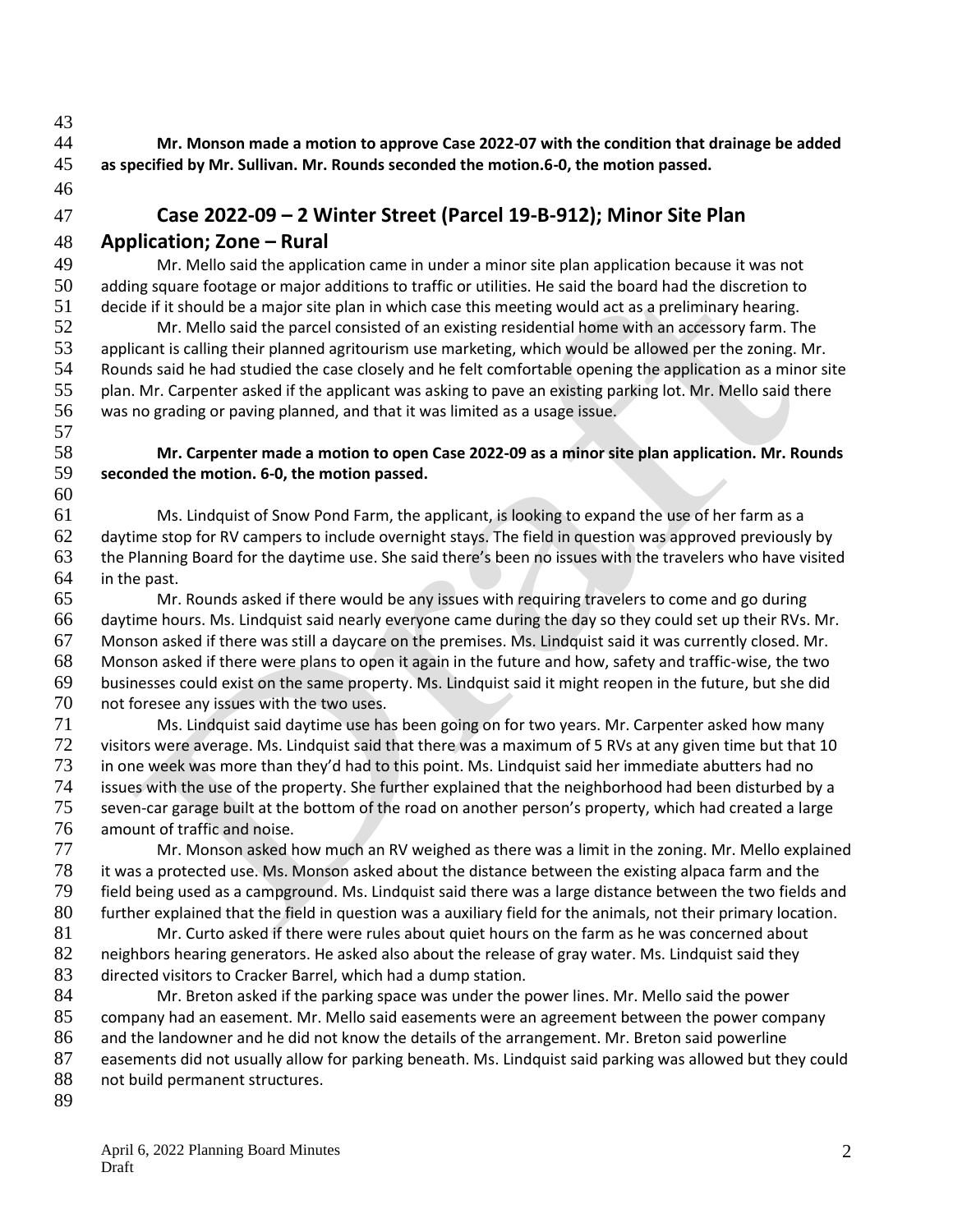#### **Chair Earley opened the session to public comment.**

 Keith Dwyer has lived on the corner of Karen Road and Autumn Road for seventeen years. He 93 shared photos from his home of 40-foot-long RVs passing by to reach the farm. Other images shared by Mr.<br>94 Dwyer showed visitors coming in and out at night. Other photos shared showed trucks pulling fifth wheels Dwyer showed visitors coming in and out at night. Other photos shared showed trucks pulling fifth wheels and jeeps and motorcycles. He said many of the people that have visited the farm have friends and family visit while they stay and that this increases the amount of traffic and cars coming and going from the property. Mr. Dwyer has also been blocked from entering and leaving his own property because of the motorhomes.

 Mr. Dwyer made the point that this traffic goes through several residential neighborhoods on narrow older roads before reaching the campground. He had concerns about the peacefulness and the safety of the neighborhood being maintained. He referenced the website Harvest Host, whom Ms. Lindquist uses to advertise her property as an RV campground, and said the other properties shown there were far larger and more rural.

 Mr. Breton asked Ms. Lindquist how large her parcel was. Ms. Lindquist said 3.5 acres. Mr. Breton asked how large the average Harvest Host property was. Ms. Lindquist said one site was in Lawrence at a brewery and named several other smaller properties in the area which she says are Harvest Host properties. Mr. Breton said he understood wineries and breweries because those are commercial entities,

 but he agreed with the concerns of Mr. Dwyer about people coming through residential neighborhoods. Vice Chair Mason asked how issues with leaking transmission fluid or gasoline spills would be handled on an unpaved field. Ms. Lindquist said RVs were well maintained and she did not think this was an issue.

 Mark Fiorentino, 9 Autumn Street, said he has a camper and is an avid camper himself. But he said campfires under powerlines were an issue and said groups of campers roamed the neighborhood as if the entire block was a campground. He said the campground brought a lot of people into the neighborhood who were utilizing a walking path that cuts through his backyard. He agreed that the roads were not in good shape.

#### **Chair Earley closed the session to public comment.**

 Chair Earley asked the applicant if they were asking for a limit of five vehicles a week. Ms. Lindquist 122 said five vehicles a night. He said that could be thirty-five RVs a week, with a number of different people in each. Mr. Rounds asked what limits the Planning Board could place on this as it was a protected use. Vice Chair Mason asked if there were things that could be added to the field to make it seem more 125 structured so the campers would look at it as a more contained environment. Chair Earley said five vehicles 126 a day meant two trips in and out at a minimum, for seventy bus sized vehicles passing people's homes a week. Mr. Breton asked how long the RVs could stay. Ms. Lindquist said they were only allowed to stay one

128 night.<br>129 Mr. Rounds said he would like to continue the case to get more comments from fire and safety. Mr. Mello said there was a TRC meeting related to the application, but highway did not attend. He said the fire department had asked that the campers be kept separated so there was room between them. Police had 132 confirmed that the Lindquist's kept a log of every person visiting the campground. Chair Earley asked how many vehicles were needed to make this campground viable. Ms. Lindquist said they normally had two or 134 three RVs at a time but that in some cases family groups visited and also parked their RVs, which is how she 135 came to the number on the application.

136 Chair Earley said seventy trips through a neighborhood could impact abutter's enjoyment and value<br>137 in their own properties. He thought the potential for seventy trips were a lot and he would like to find a in their own properties. He thought the potential for seventy trips were a lot and he would like to find a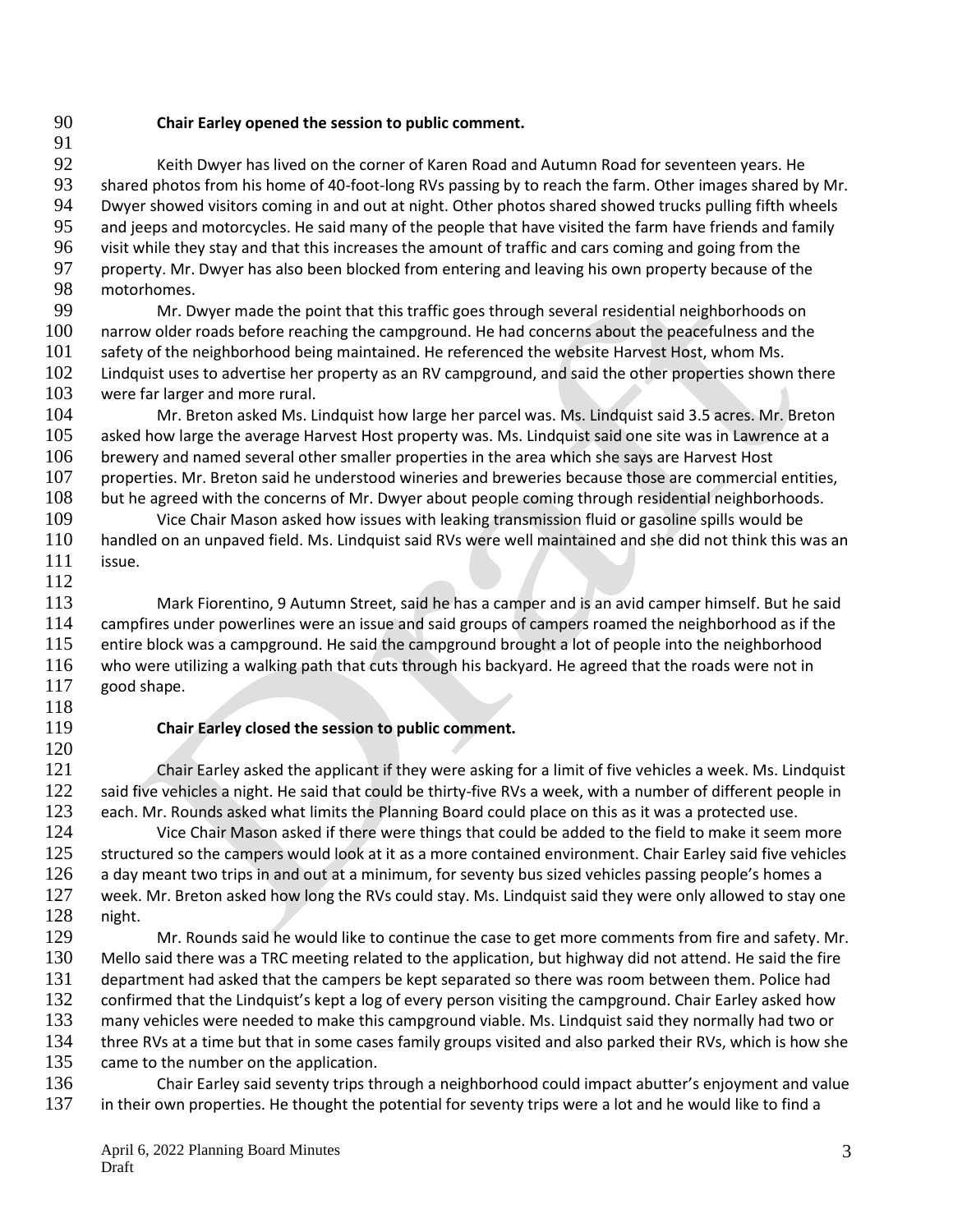compromise. Mr. Cross said seventy trips a week was too much for the neighborhood. Mr. Cross asked about the primary use of the property. Mr. Mello said the primary use was residential but that the other

uses included an accessory farm with farm store and agritourism.

 Mr. Carpenter suggested a review in 12 to 24 months to see how the approved use has worked. Mr. 142 Breton said the property had variances for the garage, a daycare, and expanded commercial use. He said 143 the residents were already complaining about the use and he did not think they would feel differently in 144 twelve to twenty-four months. He said the current variances were already a burden on the surrounding neighborhoods. Mr. Breton said there was a town cap on how many RVs you could park in your yard. He 146 thought there was more to look at in this application. Mr. Rounds read the language in the statute that said a farm stand did not count as a commercial use. Mr. Cross asked about 704.2, limiting parking. Mr. Mello 148 confirmed it did not apply in this case.

#### **Mr. Cross was seated at 8:18pm.**

 Chair Earley asked the applicant what they thought was the maximum number of trips that was 153 appropriate for their location. Mr. Cross said measuring by trips was not feasible as visitors could drive back and forth for a number of trips during one overnight stay. He thought it should be limited to one RV per night.

 **Mr. Carpenter motioned to approve the application as submitted with the condition that all TRC comments are complied with, that no idling of vehicles be allowed, that there be a maximum of five vehicles at a time, and that the board reserves the right to revisit this in a years' time. Mr. Rounds seconded the motion. Vice Chair Mason said she would like to see it limited to three vehicles and said she would like to see the visitor logs at the years' time so the board could assess the average number of visitors. Mr. Cross said he would vote against the motion unless it limited it to one RV. He did not think the idling and other items were enforceable. He said this needed to be workshopped and revisited. Mr. Rounds said this was protected under the state, not the town. Ms. Lindquist made the case for keeping the number at five vehicles. Chair Earley confirmed there were no reservations currently existing for five vehicles. Mr. Cross asked Mr. Carpenter if he would amend his motion to one RV. Mr. Carpenter refused. Mr. Mello suggested three with a weekly limit at twenty-five for leeway in case of emergencies. He said it could be enforced by reviewing the logs. Mr. Carpenter amended his motion to allow for a maximum of four RVs a night. Mr. Rounds said his second still stood. 4-3, the motion passed. Chair Earley said he thought that more could be done to reduce the impact to neighbors though he recognized the right of the applicant for this use. Mr. Breton said not allowing this accessory use would not impede the agricultural** 

 **use.**  

## **Old/New Business**

Workshop on impact fees next week.

 **Mr. Monson made a motion to approve the minutes of 3-16-22. Vice Chair Mason seconded the motion. 6-0 the motion passed.** 

- Mr. Rounds said he reached out to Chair Earley and Mr. Mello suggesting a path forward for the Master Plan. He would like to create a sub-committee with himself as Chair, and a number of other resident board members, to meet publicly, monthly to work on the Master Plan. Chair Earley spoke in favor of this
- plan.